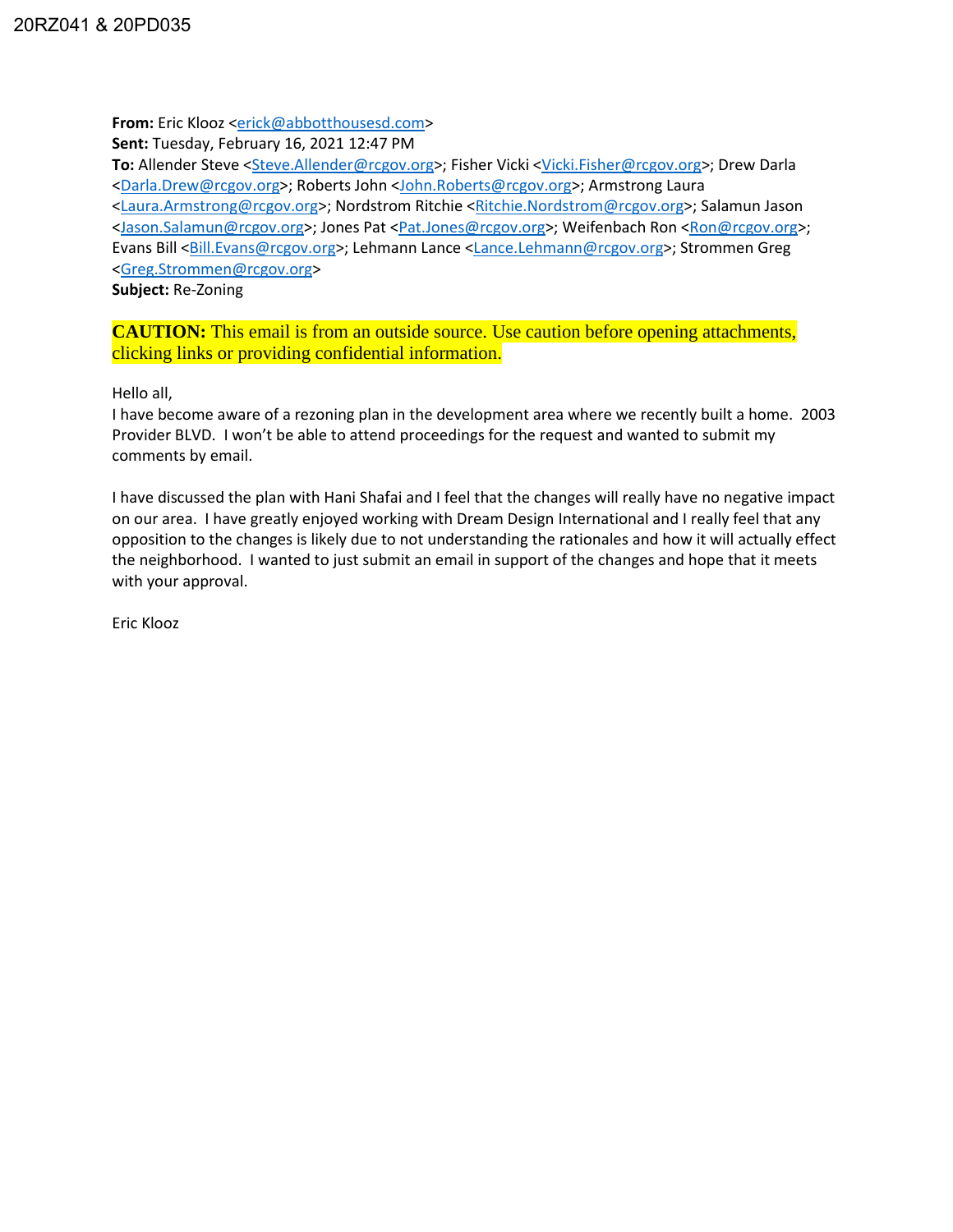| <b>Jason Schmit</b>                    |
|----------------------------------------|
| cpweb                                  |
| Johnson ranch rezoning                 |
| Wednesday, January 20, 2021 7:08:38 PM |
|                                        |

CAUTION: This email is from an outside source. Use caution before opening attachments, clicking links or providing confidential information.

## Hello,

My name is Jason Schmit I live at 2333 S Valley Drive just to the south of this proposed rezoning to allow for a apartment complex. I plead with the commission to deny this request. We have more than enough issue on S Valley Drive with the road conditions, traffic enforcement and the list keeps going. This road and area can hardly support the current traffic and problems and by allowing this would increase beyond what is in my opinion an already congested area.

The Johnson Ranch subdivision only has 2 entrances and exits and to put an apartment complex would add more problems to an area that is overused with the school on the corner and the subdivision itself. This area was zoned as light commercial and I respectfully request you deny this request and keep it as such.

Thank you,

Jason Schmit S Valley Drive Rapid City SD 57703 605-641-1378 cell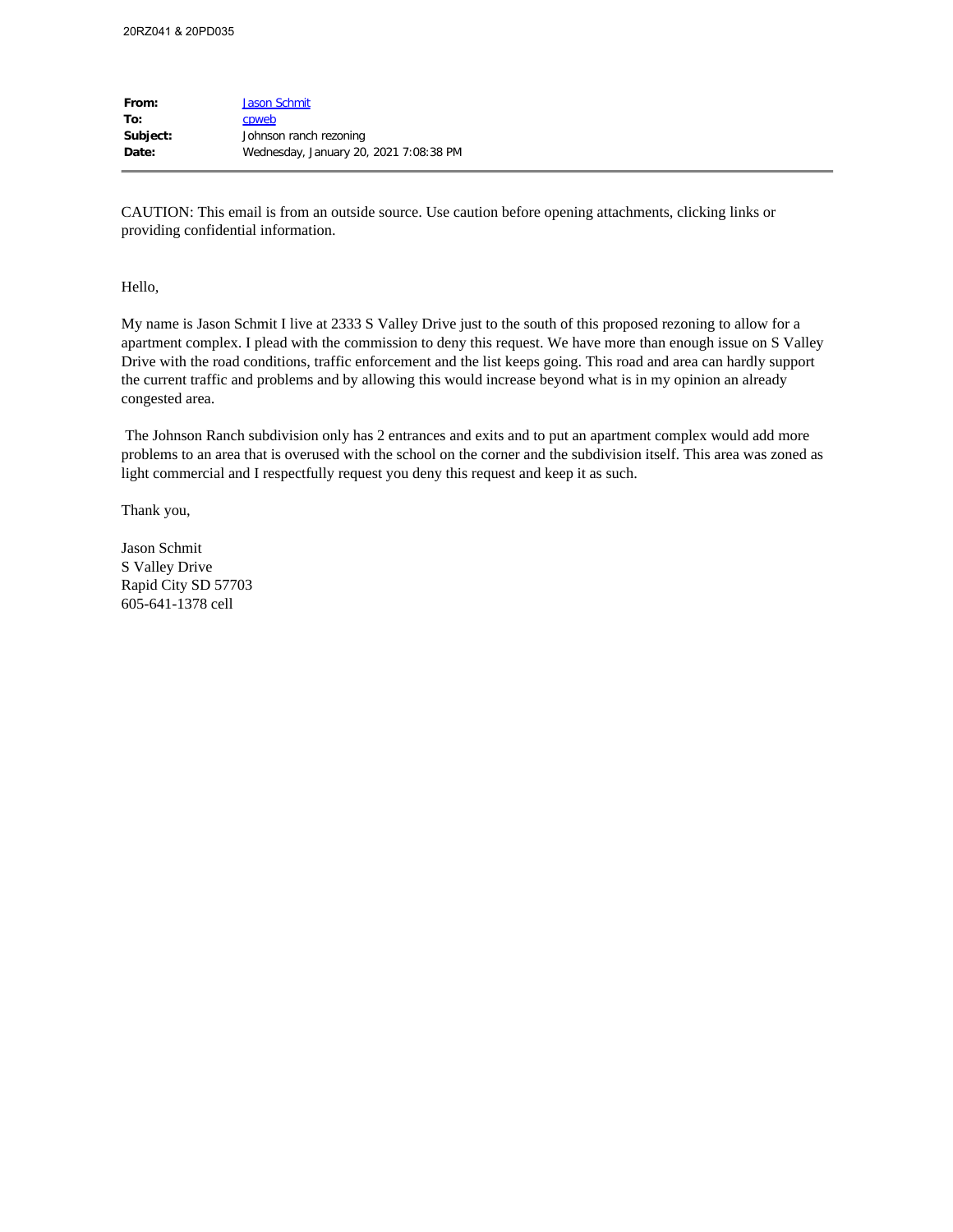| From:    | <b>Trenton Schmit</b>                  |
|----------|----------------------------------------|
| To:      | cpweb                                  |
| Subject: | Johnson Ranch Development Rezoning     |
| Date:    | Wednesday, January 20, 2021 7:28:44 PM |
|          |                                        |

CAUTION: This email is from an outside source. Use caution before opening attachments, clicking links or providing confidential information.

My wife and I are teachers and cannot make it for the Rezoning request. I would like to say I am opposed to the Rezoning for multiple reasons. One of the reasons being there are only two entrance/exits coming through the development. With only two ways in and out, the roads won't be able to handle the traffic, there for we will be having to maintain them more often. We also just bought a house in the Johnson Ranch development. Prior to the purchase we were told that zone was going to be specifically for businesses, not apartments. I would not like my property value to decrease for the poor planning of the apartments in that area. There already brand new apartments being built, we do not need another especially in our area where it can't hand that flow of traffic.